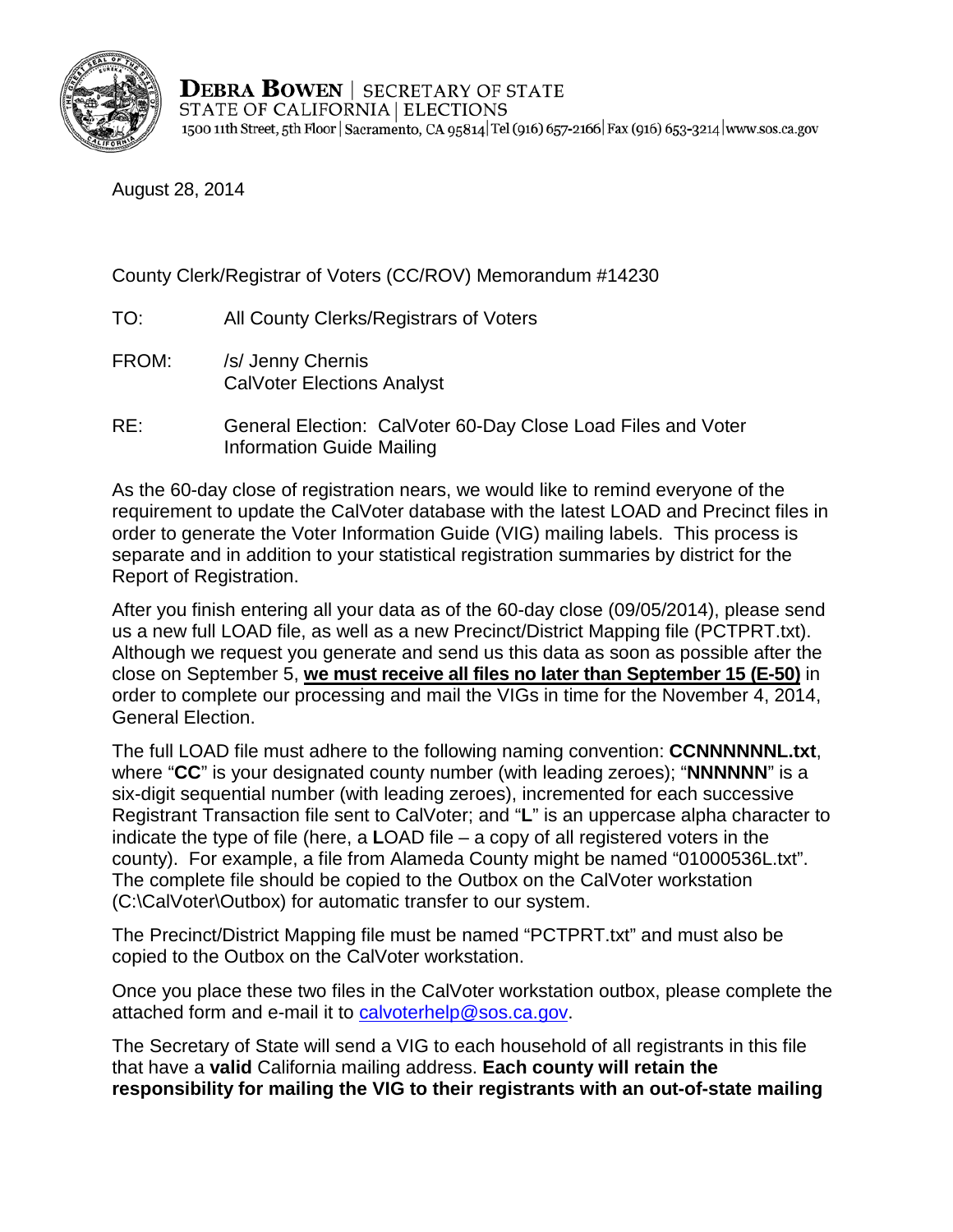CC/ROV #14230 August 28, 2014 Page 2

## **address, qualified confidential voters, and registrants identified in a deficiency file or rejected by the VIG mailing process.**

If you have any questions regarding this or any other CalVoter related matter, please call the CalVoter Help Desk at (888) 868-3225 or email [calvoterhelp@sos.ca.gov.](mailto:calvoterhelp@sos.ca.gov)

Attachment